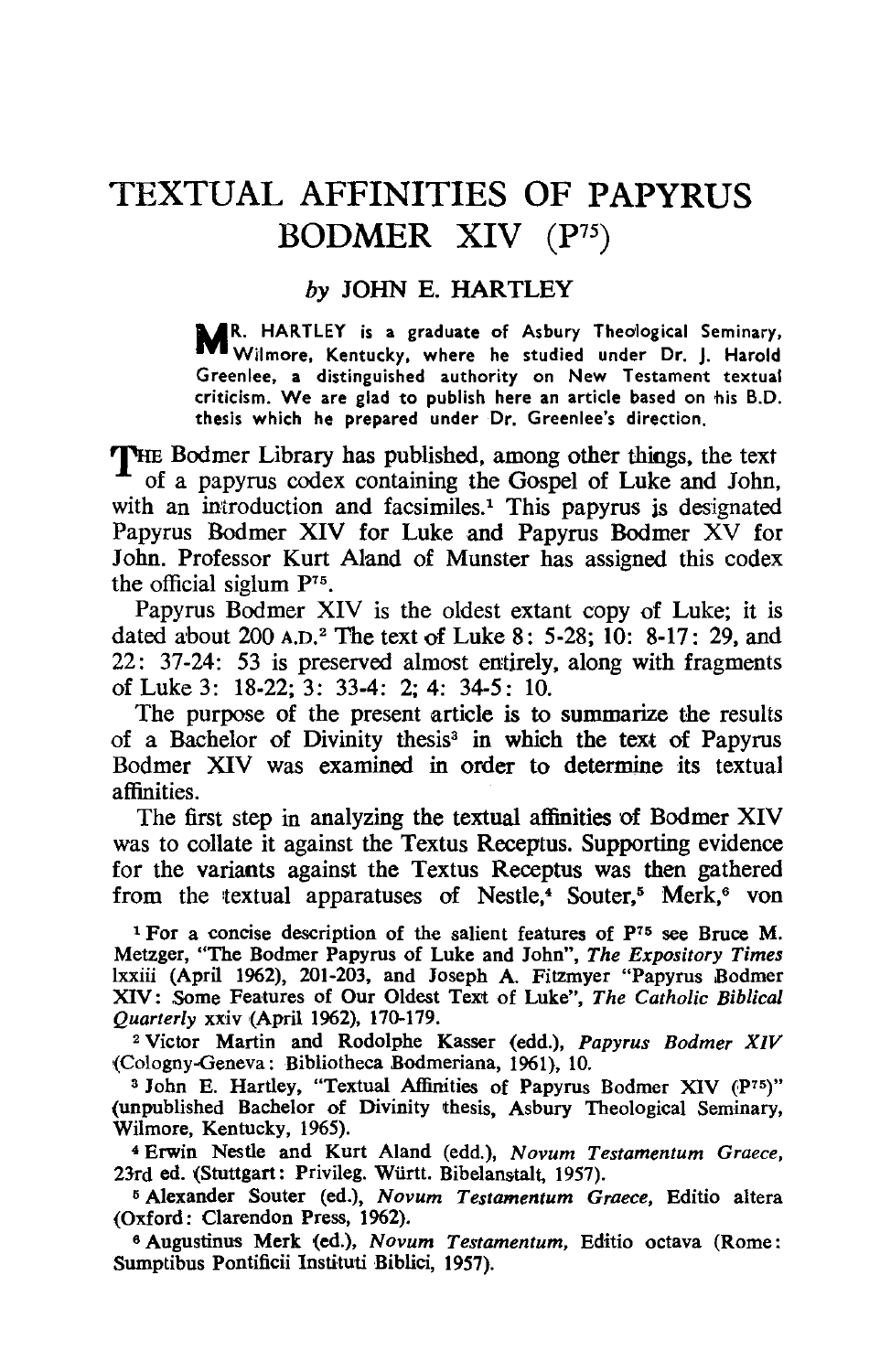Soden.<sup>7</sup> and Tischendorf.<sup>8</sup> In addition, the variants were collated against the texts of  $P45^{\circ}$  and Codex  $\Theta$ .<sup>10</sup> The text-type assigned to each witness was, in general, the same as that found in the tables in Greenlee's Introduction to *New Testament Textual Criticism11*  and Streeter's *Four Gospels*.<sup>12</sup>

The following tables summarize the results of the investigation:

| TABLE I                     |     |
|-----------------------------|-----|
| Total Variants              | 855 |
| Singular                    | 61  |
| Corrected Total             | 794 |
| <b>TABLE II</b>             |     |
| Total Support by Text-types |     |
| Alexandrian                 | 443 |
| Western                     | 172 |
| Caesarean                   | 71  |
| <b>Byzantine</b>            |     |

## TABLE III

| <b>Text Combinations</b>        |     |
|---------------------------------|-----|
| Alexandrian                     | 274 |
| Alexandrian-Caesarean           | 31  |
| Alexandrian-Western             | 112 |
| Alexandrian-Caesarean-Western   | 24  |
| Alexandrian-Caesarean-Byzantine |     |
| Alexandrian-Western-Byzantine   |     |
| Western                         | 32  |
| Western-Caesarean               | 2   |
| Western-Byzantine               |     |
| Caesarean                       | 13  |
| <b>Byzantine</b>                |     |

T Hermann Freiherr ¥on Soden (ed.), *Die Schriften des Neuen Testaments*  (Göttingen: Vandenhoeck und Ruprecht, 1913).

8 Constantinus Tischendorf (ed.) *Novum Testamentum Graece,* Editio octava critica major, Vol. I (Leipzig: Giesecke and Devrient, 1896).

9 Frederic G. Kenyon (ed.), *The Chester Beatty Biblical Papyri, Descriptions and Texts of Twelve Manuscripts on Papyrus of the Greek Bible, Fasciculus Il: The Gospels and Acts* (London: Emery Walker Limited, 1933).

10 Gustav Beermann and Caspar Rene Gregory (edd.), *Die Koridethi*   $Evangelien$   $(\Theta, 038)$  (Leipzig: Hinrichs, 1913).

<sup>11</sup>J. Harold Greenlee, *Introduction to New Testament Textual Criticism*  I(Grand Rapids: Eerdmans, 1964), 117.

<sup>12</sup> Burnett Hillman Streeter, *The Four Gospels* (London: Macmillan and Company Limited, 1951), IOS.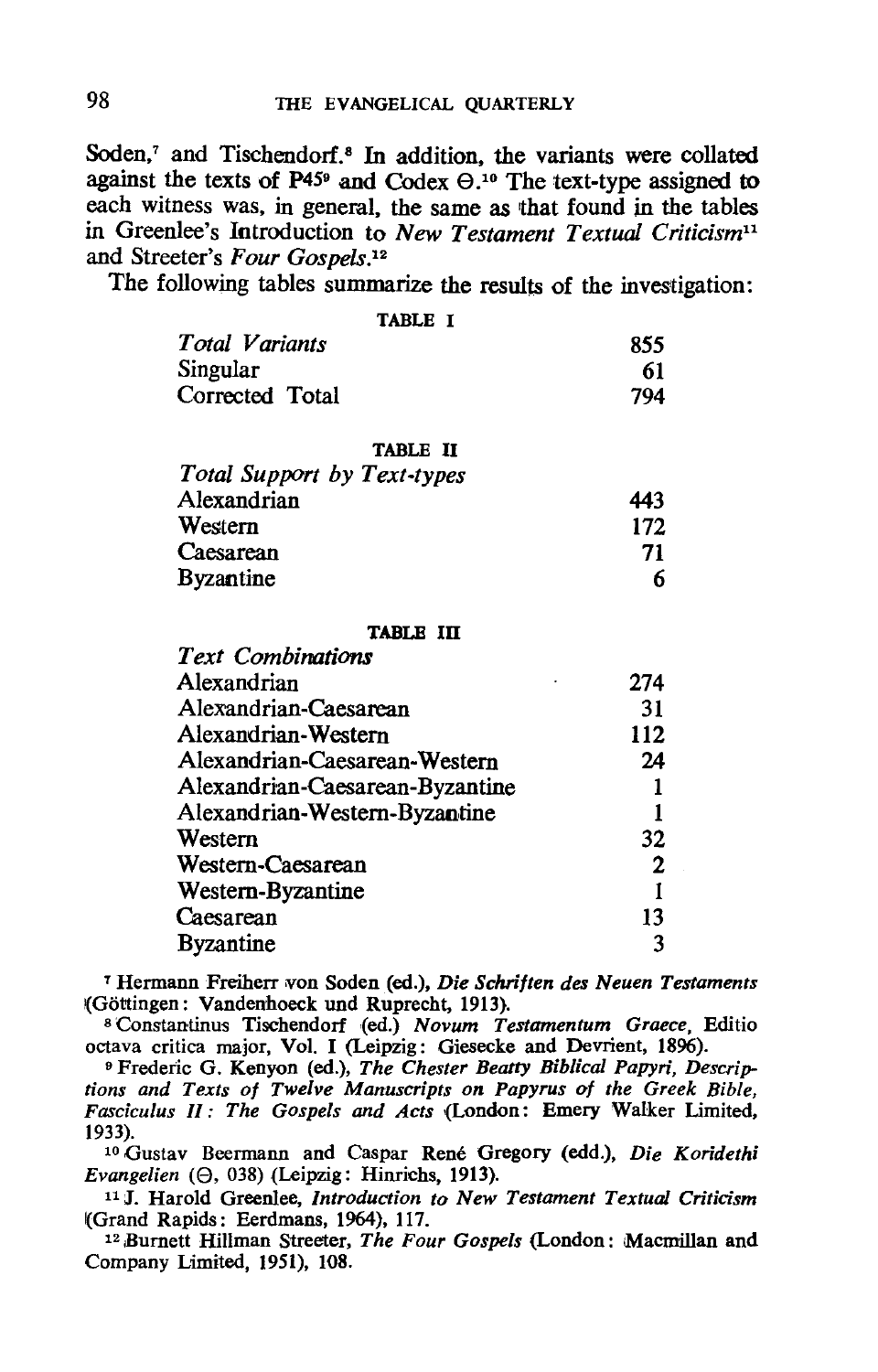| The Above Combinations Arranged in Numerical Order |     |
|----------------------------------------------------|-----|
| Alexandrian                                        | 274 |
| Alexandrian-Western                                | 112 |
| Western                                            | 32  |
| Alexandrian-Caesarean                              | 31  |
| Alexandrian-Caesarean-Western                      | 24  |
| Caesarean                                          | 13  |
| <b>Byzantine</b>                                   | 3   |
| Caesarean-Western                                  | 2   |
| Alexandrian-Caesarean-Byzantine                    |     |
| Alexandrian-Western-Byzantine                      |     |
| Western-Byzantine                                  |     |
|                                                    |     |

## TABLE IV

| Major Supporting Witnesses <sup>18</sup> |     |
|------------------------------------------|-----|
| B                                        | 685 |
| X                                        | 530 |
| L                                        | 505 |
| D                                        | 358 |
| <b>Bohairic</b>                          | 274 |
| Θ                                        | 238 |
| Itala                                    | 195 |
| X                                        | 192 |
| 157                                      | 188 |

Table I shows a total of 855 variants of Papyrus Bodmer XIV against the Textus Receptus.<sup>14</sup> Sixty-one of these are singular, i.e. having no known attestation. This leaves a total of 794 variants for consideration. Tables 11 and ill indicate that only 494 of the 794 variants have sufficient support as to be clearly identified with one or more text-types. Table IV presents the number of times individual manuscripts are in agreement with the variants studied.

Papyrus Bodmer XIV shows close affinity to the Alexandrian text-type (see Table 11). since 443 of the 794 variants have good Alexandrian support. This equals 56 per cent of the total variants. or 90 per cent of the variants which are clearly supported by a text-type (see Tables 11 and Ill). In addition to this large amount of support in various text combinations. 274 (55 per cent) of the variants are supported by the Alexandrian text-type alone.

18 The support of most minuscules cannot be determined accurately because they are generally inadequately cited in textual apparatuses.

<sup>14</sup> The total does not include singular variants due to orthographic peculiarities of the scribe or other obvious mistakes for which one would not expect to find any supporting witnesses.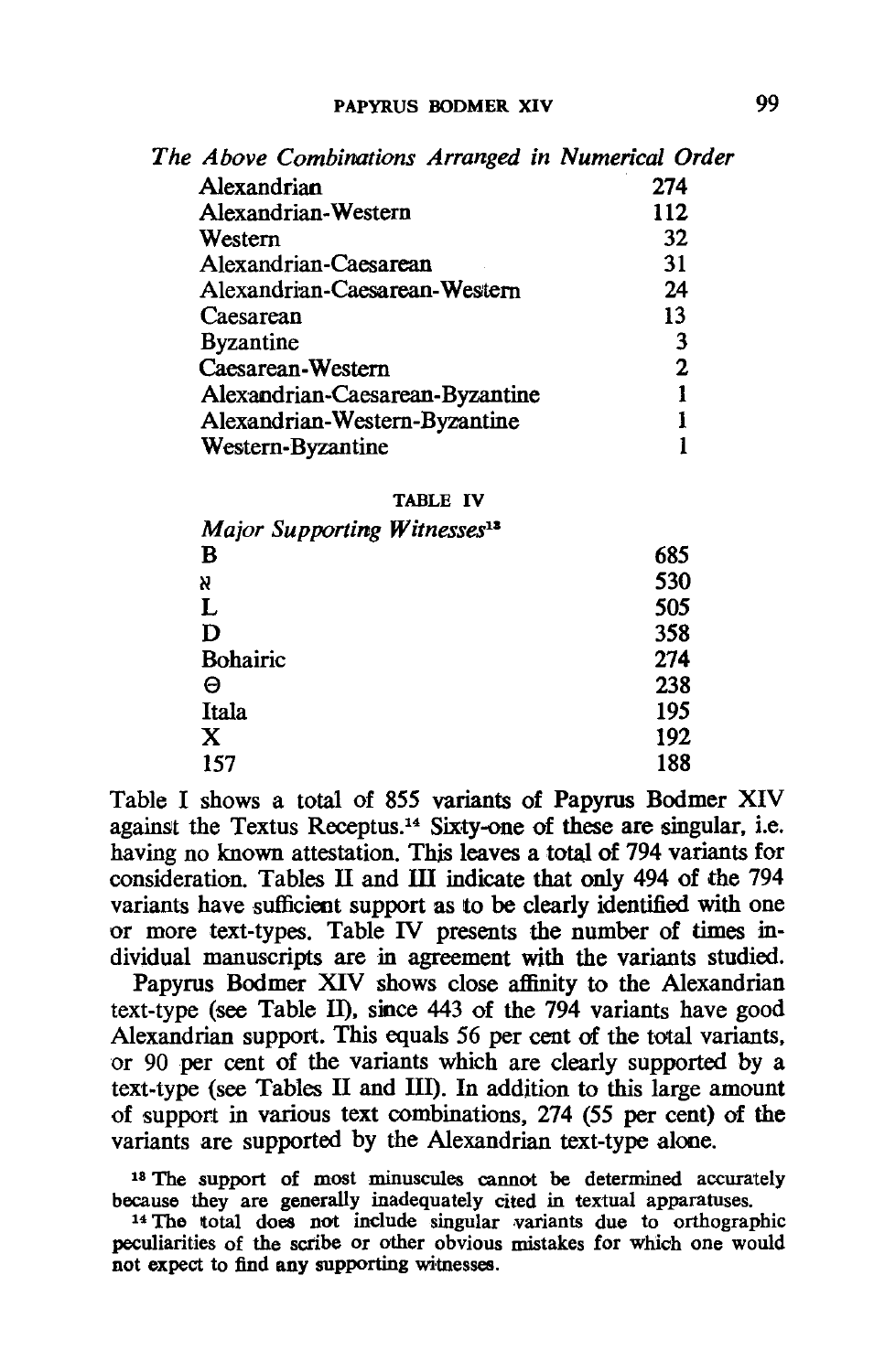The Western text-type supports 172 variants. This is equal to 22 per cent of the total variants or 35 per cent of the variants that are supported by at least one text-type. In combination, only 32 have support by the Western text-type alone. The small number of readings with Western support alone, plus the lack of support by  $P^{75}$  for significant Western readings,<sup>15</sup> clearly indicates that  $P^{75}$ is not a member of the Western text-type.

Caesarean support is found for only 71 of the 794 variants. This is equal to about 9 per cent of the total variants or 14 per cent of the variants supported by at least one text-type. There are only 13 readings attested by the Caesarean text-type alone.

It is therefore evident that the closest affmity of the text of Papyrus Bodmer XIV is with the Alexandrian text-type.16 This is followed by the Western and Caesarean text-types respectively. When the evidence is considered for combinations of text-types, variants supported by the Alexandrian text-type alone far outnumber all other combinations, with 274 variants. Next are Alexandrian-Western readings, with a 'total of 112. The support for other combinations is small: Western alone, 32; Alexandrian-Caesarean, 31; Alexandrian-Caesarean-Western. 24; Caesarean alone, 13; Byzantine alone, 3; Caesarean-Western. 2; Alexandrian-Caesarean-Byzantine, 1; Alexandrian-Western-Byzantine, 1; and Western-Byzantine, 1.

Support by individual manuscripts shows that B. T.  $\alpha$ , and L agree with Papyrus Bodmer XIV far more than do any other manuscripts. Codex Vaticanus (B) agrees with Bodmer XIV in 685 out of 794 variants; this is equal to 86 per cent of the total variants. The closeness of this affinity is further emphasized by the fact that while B supports 86 per cent of the total variants, the Alexandrian text-type—to which  $\overline{B}$  is a superior witness—supports only 56 per cent of the total variants.

The support of Codex Borgianus (T) is likewise worth noting. Cod. T is extant for Luke 22: 20-23: 20. For the 83 variants of

<sup>15</sup> Westcott and Hort placed important Western non-interpolations in double brackets in their text, including Luke 22: 19-20; 24: 3, 6, 12, 36, 40, 51, 52.  $P^{75}$  agrees with the Alexandrian text by including all of these readings. It also omits the additions of D in Luke 6: 4; 9: 55; and 11: 2. Conversely, other significant instances in which D omits a reading included by p75 are Luke 5: 39; 7: 7a; 10: 41-42; 11: 35-36; 12: 19. See Fitzmyer, op. cif., pp. 174-175.

16 The Alexandrian charaoteristics are further emphasized by the fact that p75 is frequently shorter than the Textus Receptus and seldom longer. Of the 855 variants studied, 253 are the result of omissions while only 73 are additions. Some important omissions beside those discussed in footnote 15 are found at Luke 8: 16; 8: 25; 13: 34; 14: 27; 22: 43-44.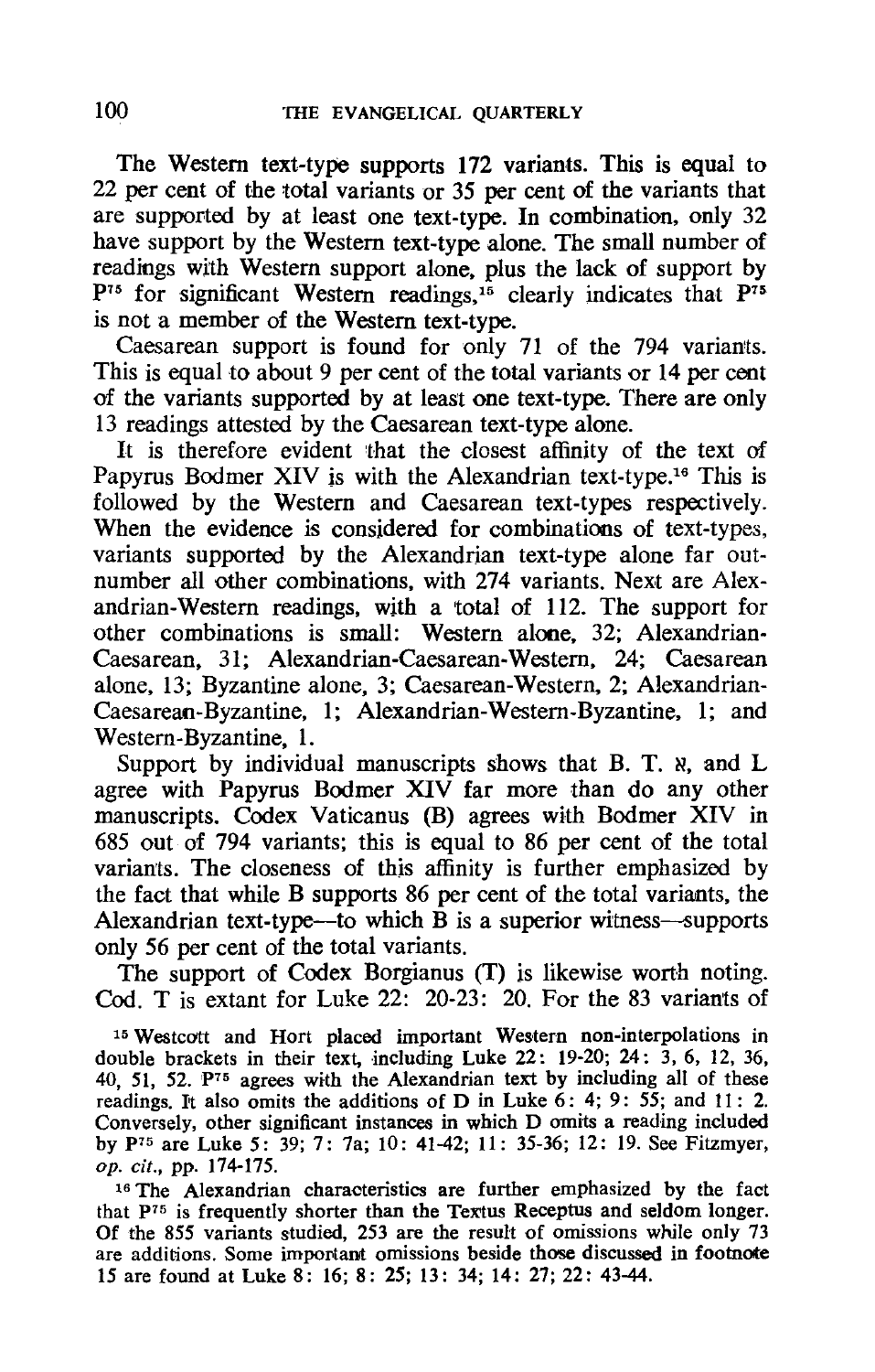Bodmer XIV where Cod. T is extant. T supports Bodmer XIV in 75. or 90 per cent. In these same variants  $\overrightarrow{B}$  supports  $P^{75}$  74 times. N 60 times. and L 56 times. In other words. where T is extant in Luke. T supports  $P^{75}$  as frequently as B. Thus the closest affinity of  $P^{75}$  may be with T as much as or possibly slightly more than with B.

Following Codices B and T. Codex Sinaiticus (x) shows close affinity with Bodmer XIV by supporting 530 of the 794 variants {67 per cent). Next is Codex Regius (L) which supports 505 of the 794 variants (64 per cent).

Interestingly. William J. Woodruff has found that the major supporting manuscript for Papyrus Bodmer  $XV$  ( $P^{75}$  in John) is B, followed by L,  $P^{66}$ , and  $N^{17}$  This concurs with the results of the present study.

Codex Bezae (D) is the major Western witness in support of Bodmer XIV. Of the 794 variants D reads 385, or 48 per cent. The major Byzantine witness in support of Bodmer XIV is Codex Alexandrinus (A), which reads 174 of the 794 variants. or 22 per cent.

The major Caesarean witness in support of Bodmer XIV is P<sup>45</sup>. Although  $P<sup>45</sup>$  is more fragmentary in Luke than  $P<sup>75</sup>$ , they can be compared at 217 places where P<sup>75</sup> varies from the Textus Receptus. Here  $P<sup>45</sup>$  agrees with  $P<sup>75</sup>$  122 times, or 56 per cent. This is understandable. for Frederic G. Kenyon found that P<sup>45</sup> has its closest affinities to B and L in Luke. He also states that  $P<sup>45</sup>$  is approximately equidistant between the Neutral (Alexandrian) and the Western families, closer to the former and lacking the peculiar readings characteristic of the latter.18

Many manuscripts may support more of  $P<sup>75</sup>$ 's readings in Luke than the tables indicate, for often they are not consistently cited by the major critical editions. An example of this is a comparison of the times  $\Theta$  is cited to support P<sup>75</sup>'s variants against the Textus Receptus with the number of times  $\Theta$  actually supports these same variants as determined by a collation of the printed text of  $\Theta$ with these variants. Codex  $\Theta$  agrees with P<sup>75</sup> 238 times; however, only 98 of these were found in the textual apparatuses used in this study. This demonstrates the fact that the textual affinity of many witnesses is very inaccurately indicated by their citations in critical apparatuses.

17 William J. Woodruff, "Textual Affinities of Papyrus Bodmer XV (Pi5)" (unpublished Master of Theology thesis, Asbury Theological Seminary, Wilmore, Kentucky, 1964), p. 120.

<sup>18</sup> Kenyon, op. cit., p. xvi.